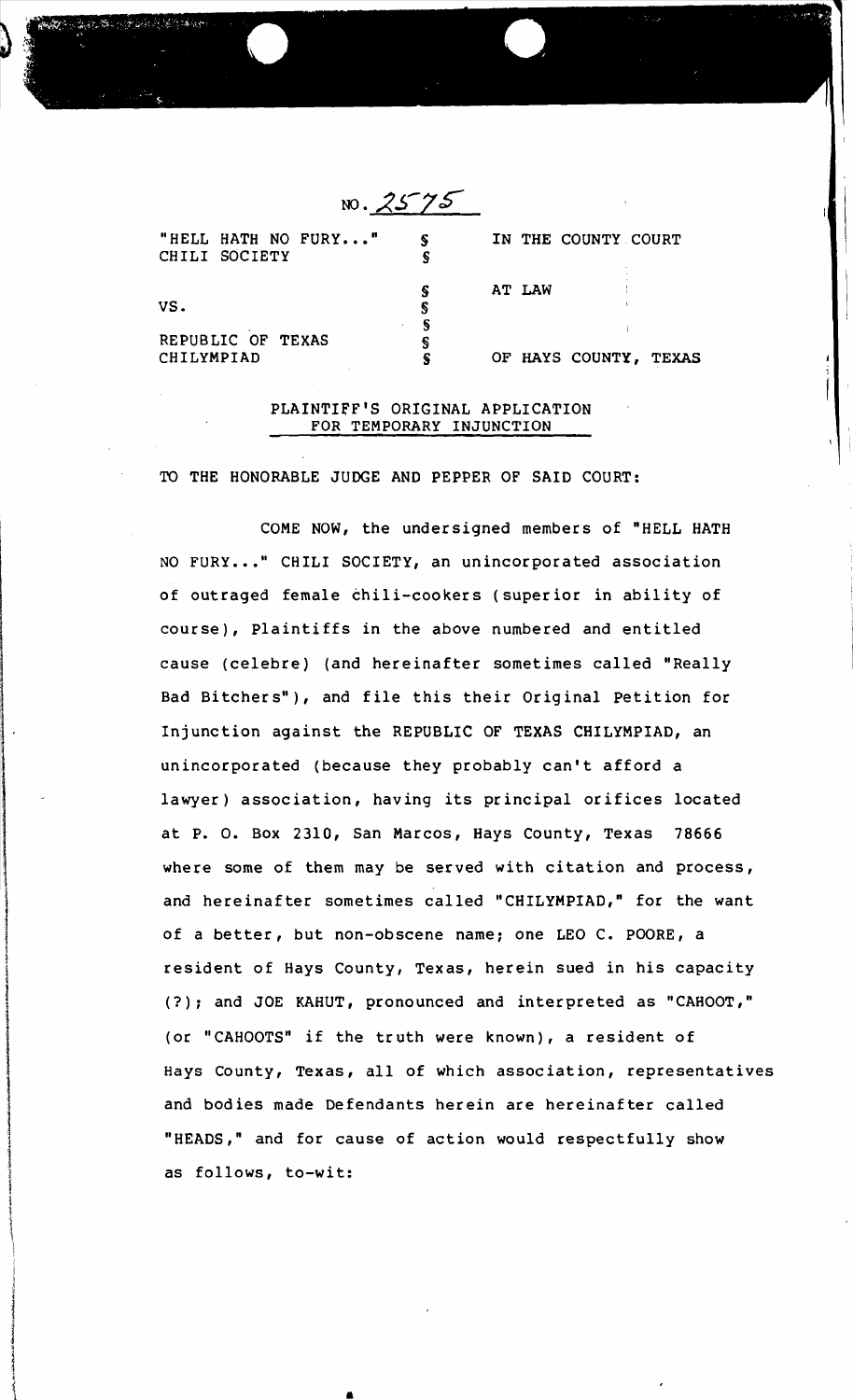Heretofore, HEADS have undertaken to promote, hold, solicit, participate in, and in general put together a chili cook-off to be held on September 20, 1975 at the fairgrounds in Hays County, Texas, not far from the GREAT and WUNNERFUL San Marcos, Texas, who has such a fair Justice of the Peace. The chili cook-off is called the "Sixth Annual Republic of Texas Chilympiad."

# II.

Applications and solicitations for entrance to the said event, a true and accurate copy of which is attached to this Petition as Exhibit "A", on its face attempt to bar "applications from the weaker sex." It is well known, and HEADS have bandied about the fact, that women under one hundred (100) years of age are what is meant by "the weaker sex." HEADS have therefore refused to permit entry in the Sixth Annual Republic of Texas Chilympiad by women, under one hundred (100) years of age, and particularly the REALLY BAD BITCHERS, all in violation of and in contradiction of the Federal Civil Rights Acts of 1964 and 1968.

#### III.

That in truth and in fact the attached application in the second sentence says as follows: ".... the Fifth Annual Republic of Texas Chilympiad will decline applications from the weaker sex." No mention is made as to the Sixth Annual Republic of Texas Chilympiad to be held September 20, 1975.

fully and egregiously prohibiting the REALLY BAD BITCHERS Therefore, "CHILYMPIAD" and "HEADS" are wrong-

of microcoline 1. *i*  ing Silvers 1 til promokratististi<br>1 i<br>Indonésia<br>I 1.

,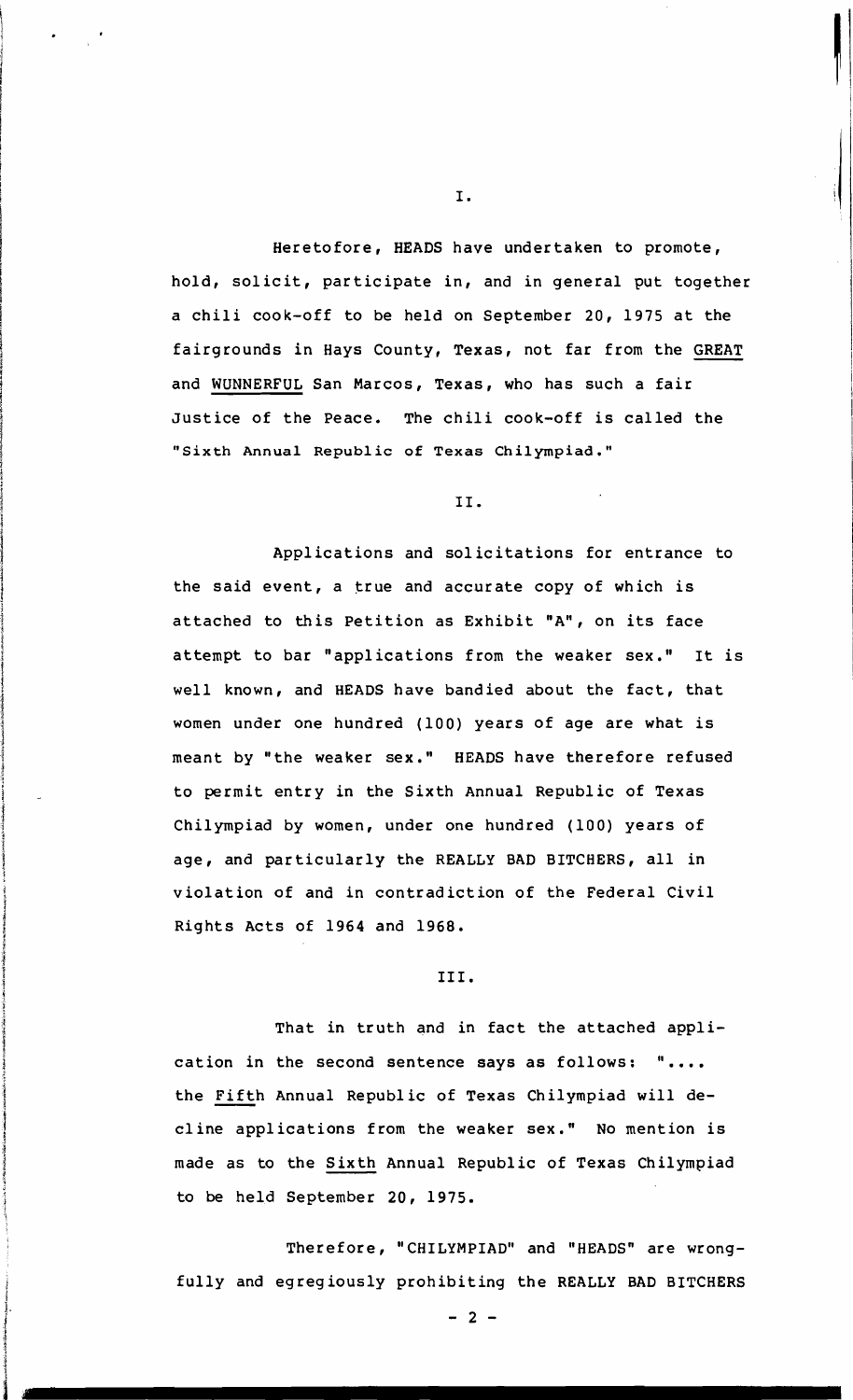and all other women under one hundred (100) years of age from entering the Sixth Annual Republic of Texas Chilympiad even contrary to the terms of their own poop.

industri<br>1

ina di sebagai kecamatan dan kecamatan dan kecamatan di sebagai kecamatan dan kecamatan dan kecamatan dan keca<br>Inggris dan kecamatan dan kecamatan dan kecamatan dan kecamatan dan kecamatan dan kecamatan dan kecamatan dan

I

 $\label{eq:3} \frac{1}{2}\sum_{i=1}^{n-1} \frac{1}{2} \sum_{j=1}^{n-1} \frac{1}{2} \sum_{j=1}^{n-1} \frac{1}{2} \sum_{j=1}^{n-1} \frac{1}{2} \sum_{j=1}^{n-1} \frac{1}{2} \sum_{j=1}^{n-1} \frac{1}{2} \sum_{j=1}^{n-1} \frac{1}{2} \sum_{j=1}^{n-1} \frac{1}{2} \sum_{j=1}^{n-1} \frac{1}{2} \sum_{j=1}^{n-1} \frac{1}{2} \sum_{j=1}^{n-1} \frac{1}{$ 

IV.

That unless this Honorable (and Smart) Court grants the REALLY BAD BITCHERS a temporary injunction, restraining and enjoining "CHILYMPIAD" and "HEADS" from holding the Sixth Annual Republic of Texas Chilympiad, and awarding a championship therefor, while prohibiting the REALLY BAD BITCHERS from competing therein, the REALLY BAD BITCHERS will suffer irreparable injury (and possibly apoplexy) for which there exists no adequate remedy at law (and the Judge could get into trouble).

WHEREFORE, PREMISES CONSIDERED, Plaintiffs, the REALLY BAD BITCHERS, herein pray that the CHILYMPIAD and HEADS be cited with notice to appear and answer herein, that this Court appoint a date and time, at 4:30 o'clock p.m., Friday, September 19, 1975, in the Hays County Courthouse, for a hearing, that CHILYMPIAD and HEADS be ordered to appear at said hearing to then and there show cause, if any they may have (and they don't), why they should not be temporarily restrained and enjoined from holding the Sixth Annual Republic of Texas Chilympiad, and announcing a champion thereof on September 20, 1975, at the Hays County Fairgrounds, without permitting the participation and competition therein by

 $-3-$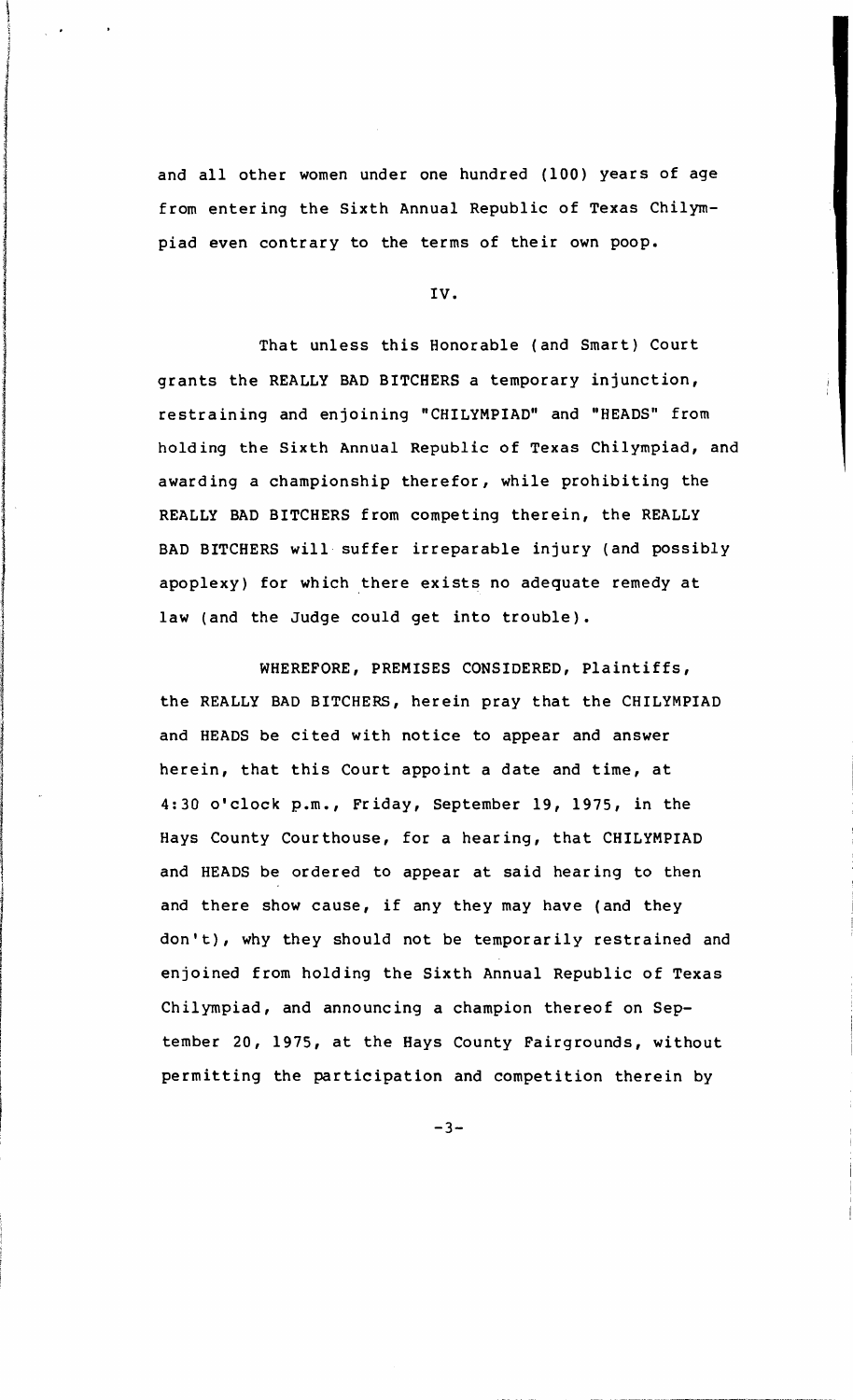all women under one hundred (100) years of age, and particularly the REALLY BAD BITCHERS, and the "HELL HATH NO FURY...." CHILI SOCIETY further prays for (and demands) such other and further relief, at law or in equity (or anywhere else so long as it's cheap) to which they may show themselves justly entitled to receive.

 $\frac{1}{2}$  ,  $\frac{1}{2}$  ,  $\frac{1}{2}$  ,  $\frac{1}{2}$  ,  $\frac{1}{2}$ 

Respectfully submitted,

"HELL HATH NO FURY...." CHILI SOCIETY, Pro Se, By: Alligani Jani "Hotpants Chili" Schofield, Kay "Lei Me Chili" Kahut, Kasey "Kissin Kousin Chili" Kirby, Joann "Mouth of Hell Chili" Horton, Beth Ann "Kings Chili" Dingle, Judy "Whoopee Chili" Wimberly, Judy "5 "J" Chili" Harris, Beverly "Looney Bird Chili" Looney, Ora "'Shorty' Worstbottom Chili" Fry, Diana "Outhouse Chili" Hahne, Karen "Big Pickle Chili" Davis, Penny "Relay Station Chili"  $Lie$ to, Winona "Comanche Chili" Hardy, Gayla "Turquoise Navel Chili" Brashears, Suzie "Fowl Chili" Watson, Marge "Boondocks Chili" Misthos Nan "Yeller Dog Chili" Marsh

 $-4-$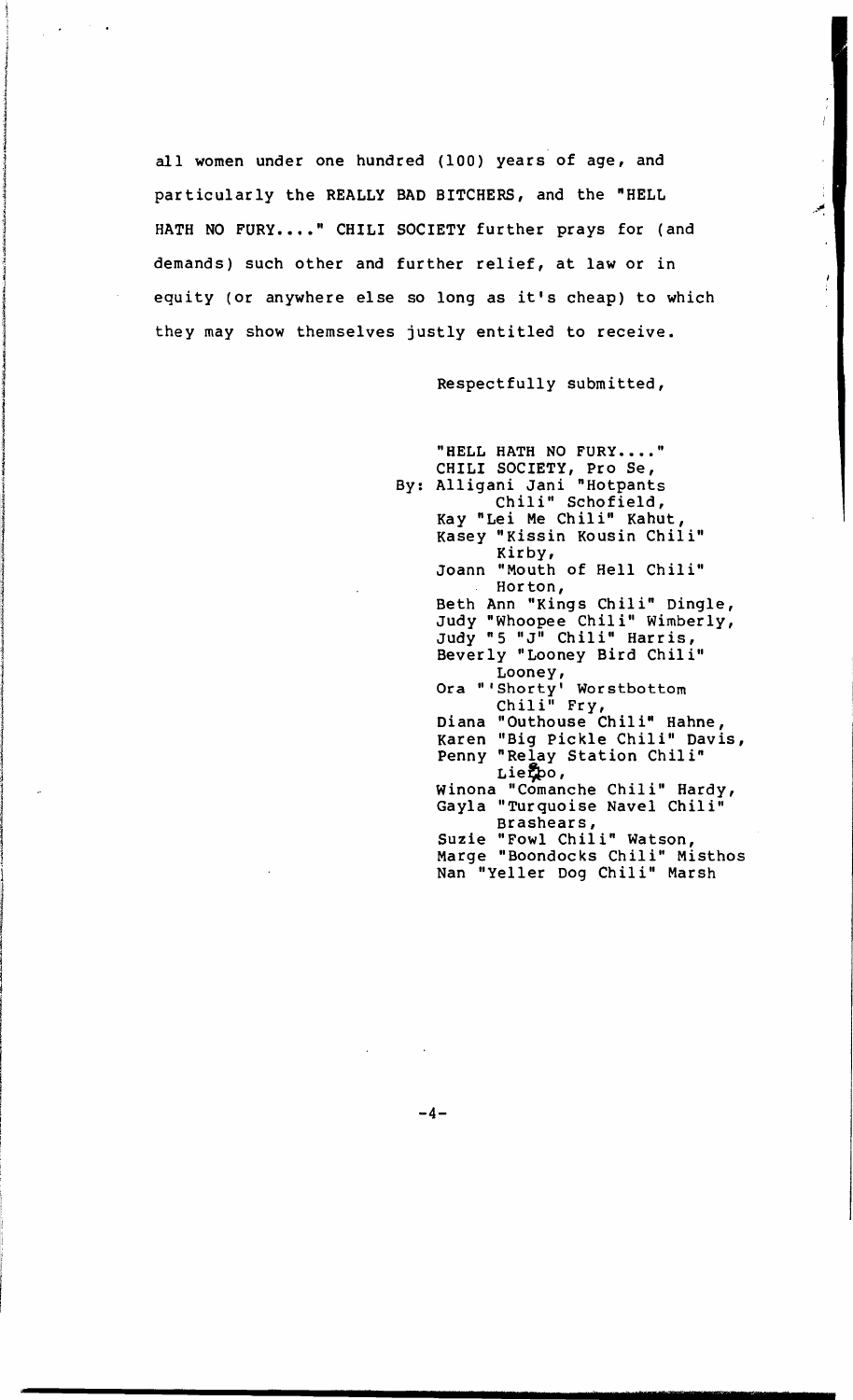| "HELL HATH NO FURY"<br>CHILI SOCIETY | Y. | IN THE COUNTY COURT |
|--------------------------------------|----|---------------------|
| VS.                                  |    | AT LAW              |
| REPUBLIC OF TEXAS<br>CHILYMPIAD      |    | HAYS COUNTY, TEXAS. |

**NO. 2575** 

### DEFENDANT'S ORIGINAL ANSWER

TO THE HONORABLE JUDGE OF SAID COURT:

Comes now, REPUBLIC OF TEXAS CHILYMPIAD, Defendant in the above entitled and numbered cause and files this their First Original Answer and for such answer this Defendant says as follows:

I.

This Defendant denies each and every material allegation contained in petitioner's Original Petition and demands strict proof of same.

WHEREFORE, this Defendant prays that the Petitioner take nothing and that this Defendant goes hence with his costs.

WILLIAM M. RUGELEY 2nd Floor, Courthouse<br>San Marcos, TX 78666<br>(512) 392-5847 **TX 78666** lion 1 'iLA.  $\bullet$ **ATTORNEZ** R DEFENDANT  $FQ$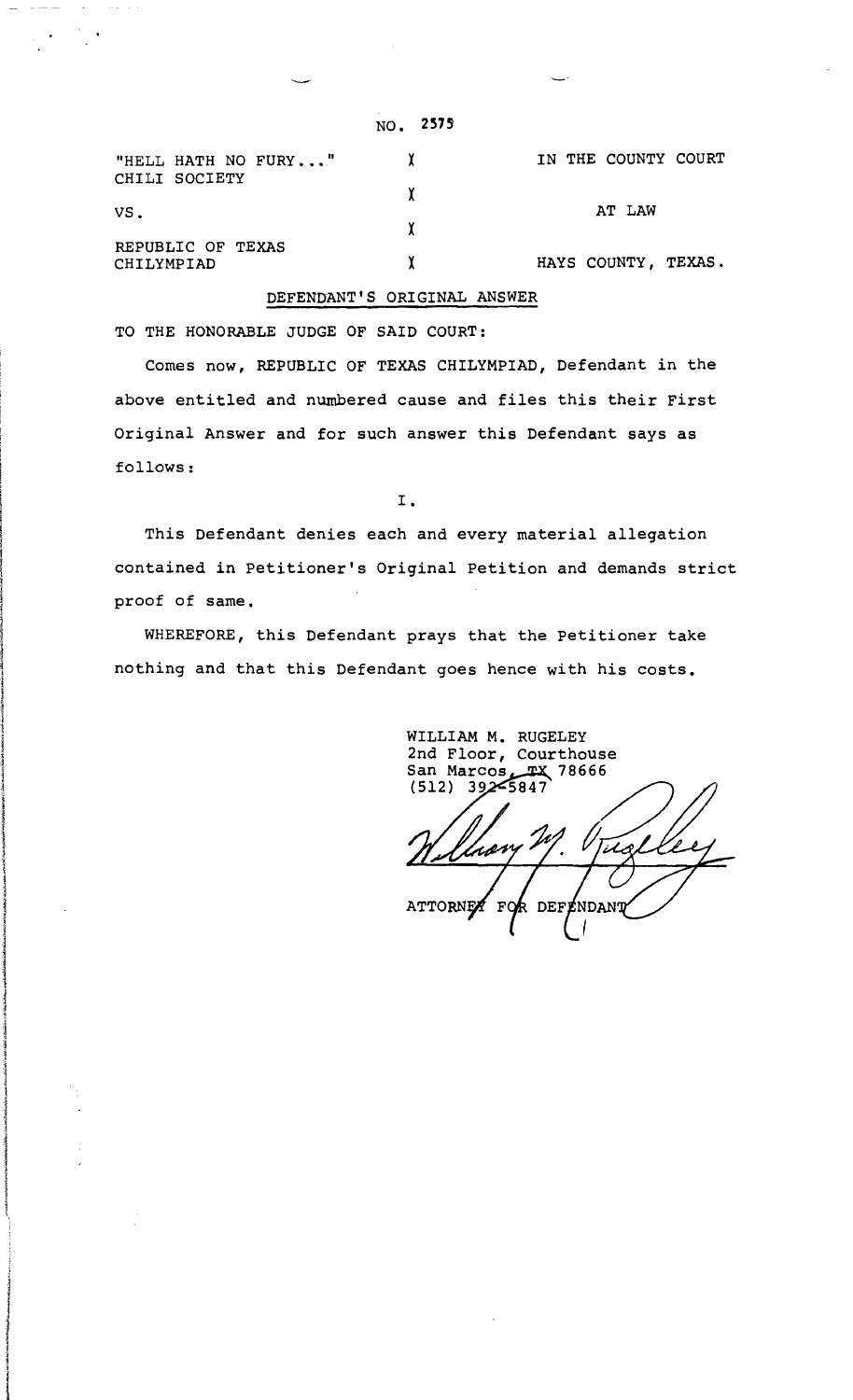NO.  $2575$ 

*.i* 

je podredno premier<br>1990 – Politika Brazilia (premier podredno premier podredno premier podredno premier podredno premier podredn<br>1990 – Politika Brazilia (premier podredno premier podredno premier podredno premier podredn

I

I

| "HELL HATH NO FURY"<br>CHILI SOCIETY | S      | IN THE COUNTY COURT   |
|--------------------------------------|--------|-----------------------|
| VS.                                  | S      | AT LAW                |
| REPUBLIC OF TEXAS<br>CHILYMPIAD      | 6<br>s | OF HAYS COUNTY, TEXAS |

### ORDER

On this day came on the Plaintiffs in the above numbered and entitled cause and requested a hearing upon their Application for Temporary Injunction heretofore filed therein, and after considering the content and allegations contained therein, the Court (after repressing the urge to ... Ahem) is of the opinion that such a hearing should be held and it is therefore ORDERED, ADJUDGED and DECREED that REPUBLIC OF TEXAS CHILYMPIAD, LEO C. POORE and JOE KAHUT, Defendants, be, and they are hereby, ordered to appear before me in the Hays County Courthouse at 4:30 o'clock p.m., Friday, September 19, 1975, then and there to show cause why they should not be temporarily enjoined and restrained from holding the Sixth Annual Republic of Texas Chi1ympiad at the Hays County Fairgrounds September 20, 1975 and awarding a championship therein, without permitting members of "HELL HATH NO FURY...." CHILI SOCIETY and any other women under one hundred (100) years of age to compete therein.

SIGNED this  $\frac{1}{1}$  day of September, 1975.

DE JUDGE,

Hays County, T  $\mathcal{L}'$ X A S County Court at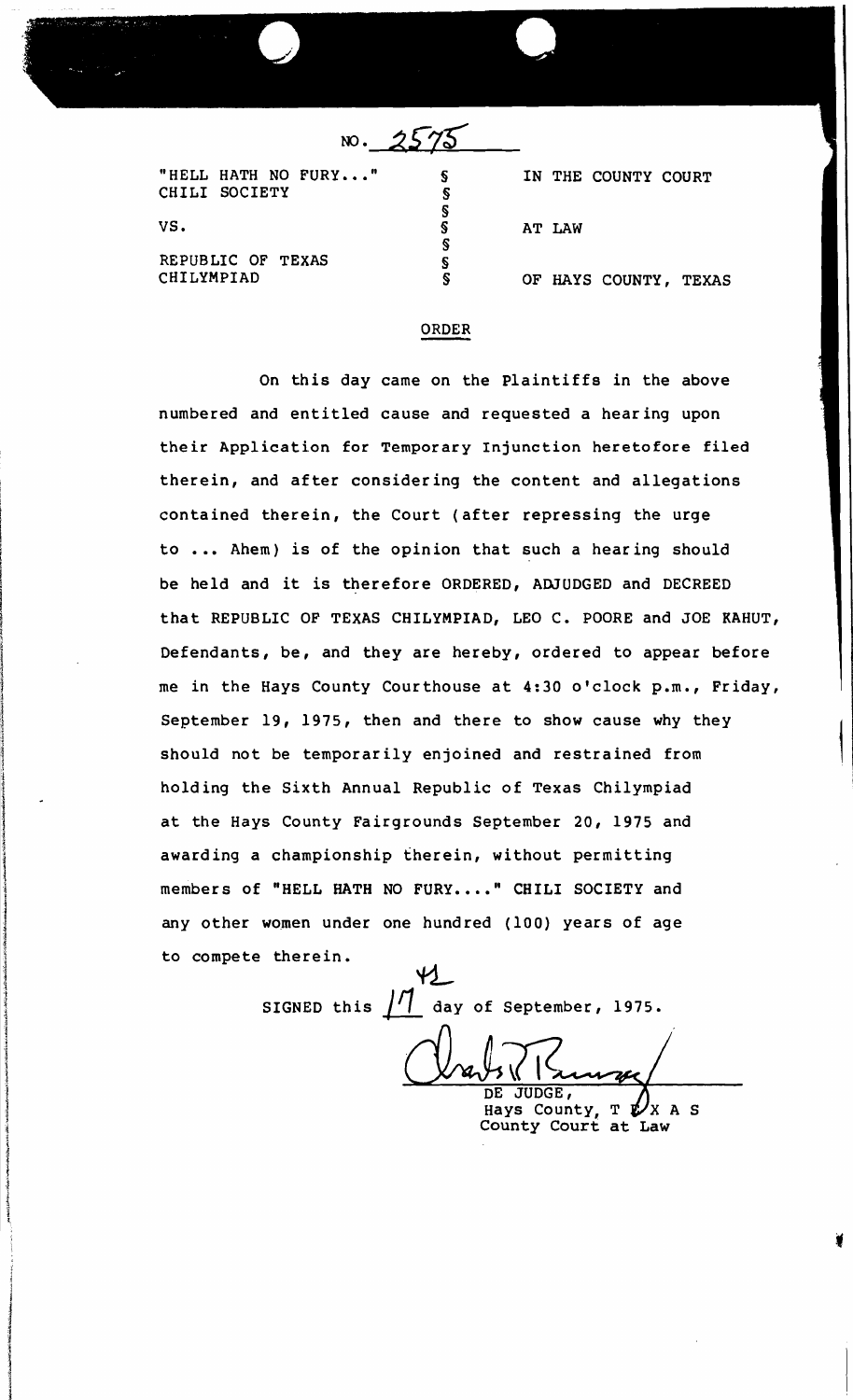|                                       | CAUSE NO. 2575 |                    |
|---------------------------------------|----------------|--------------------|
| HAROLD "CHILI DOG" GUNN,              |                | IN THE COUNTY      |
| <b>INTERVENOR</b>                     | χ              |                    |
| IN RE:                                | X              |                    |
| "HELL HATH NO FURY"<br>CHILI SOCIETY, | X              |                    |
| PLAINTIFF                             | X              | COURT AT LAW       |
|                                       | X              |                    |
| VS.                                   | X              |                    |
| REPUBLIC OF TEXAS<br>CHILYMPIAD,      | χ              |                    |
| DEFENDANT                             |                | HAYS COUNTY, TEXAS |

.<br>—<br>—

# INTERVENOR'S ORIGINAL PETITION BY WAY OF CLASS ACTION

COMES NOW, HAROLD "CHILI DOG" GUNN (and hereinafter called "CHILI DOG"), Intervenor in the above numbered and entitled lawsuit, and intervenes herein, intravenously, to be exact, hopefully through the introduction of alcohol directly into the bloodstream of the parties hereto (or into the parties held pursuant hereto) by tube (KDOG of course), or down the tube as the Court pleases, and alleges as follows, to-wit:

I.

That this is the only really class action filed in this lawsuit.

### II.

That "CHILI DOG" challenges, on behalf of himself, and all the people of class he represents, the right of the Plaintiffs, "THE REALLY BAD BITCHERS," to bring their suit for injunction herein, on the basis that the same are really cracked. The Plaintiffs in said cause must have been cooking hash, rather than chili, when they hoaked up the Petition herein, because we all know (don't we, Judge, Yo' Honuh) that only a District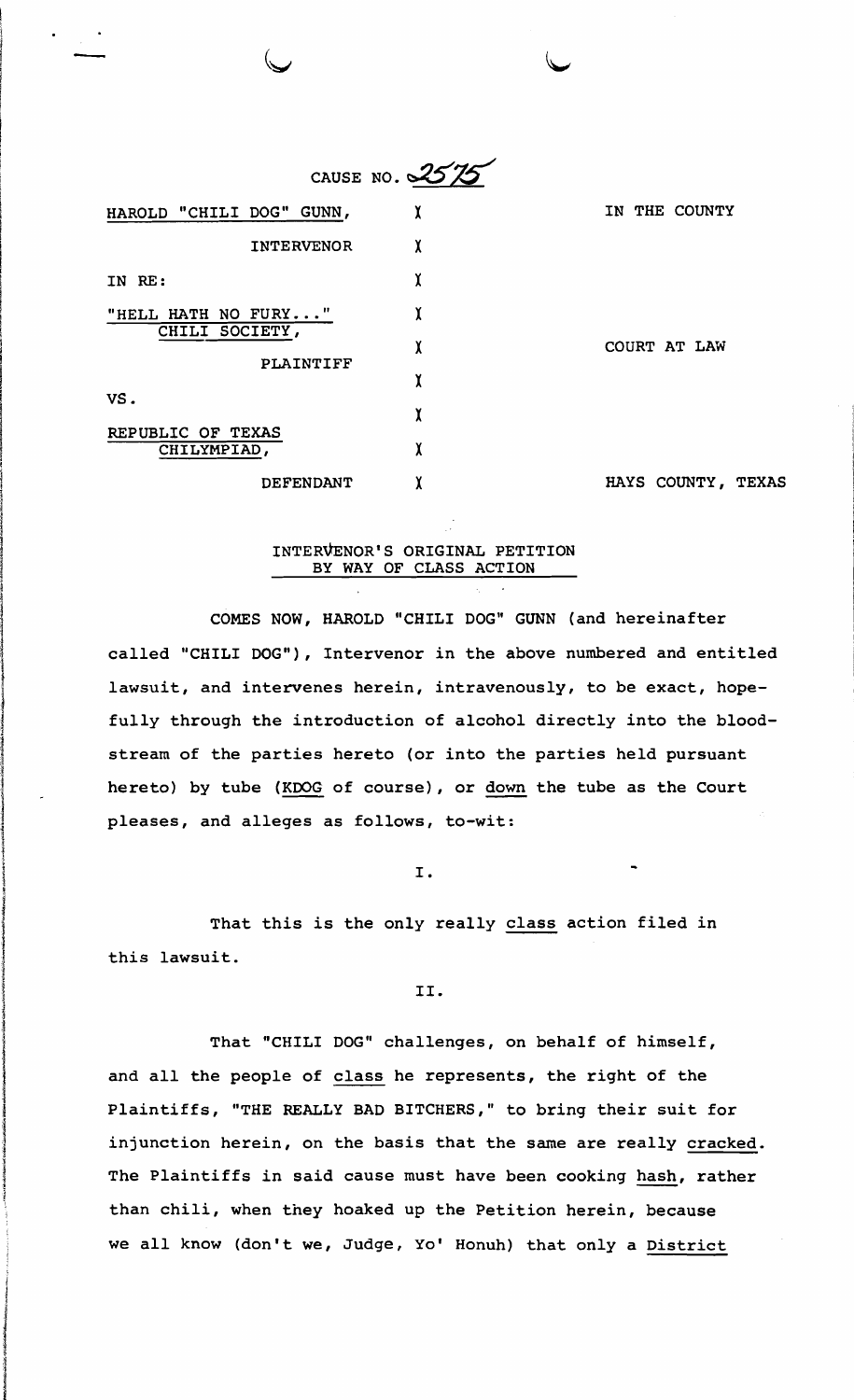Judge can order an injunction that Plaintiffs have prayed for and that they should have petitioned for a District (which we understand they run in Luckenbach) .

., ; I

*J:* 

1 1 J

I

III.

Furthermore, Intervenor "CHILI DOG" states that the "REALLY BAD BITCHERS," under the pseudonym of "HELL HATH NO FURY..." CHILI SOCIETY, claim that they are not "the weaker sex," but imply instead that they may in fact be "the stronger sex," to which Intervenor and the class represented thereby reply that "odor ain't everything." Intervenor leaves it (happily) to His Honor to jUdge the Plaintiffs. A comment on the weight of the evidence is herein expressly avoided by Intervenor, but seeing is believing.

### IV.

In addition, Intervenor, CHILI DOG, herein expressly objects to and denies the equitable right of the "REALLY BAD BITCHERS" to enjoin and restrain the holding of the Sixth Annual Republic of Texas Chilympiad at the Hays County Fairgrounds at San Marcos, Texas on September 20, 1975, for the reason that to do so would inhibit, thwart and prevent the bestowal of the Lone Star on the Map of the Great Pod at frenetic and deserving San Marcos, Texas. And, furthermore, to so enjoin said event would also draw the wrath and vengeance of the representatives of (1) the Stomach-Pump Workers of America Union, Local 69, and (2) the Sixth Annual Salacious, Sneaky and Frustrated Rump Appraisers Society (SASSAFRAS); conventions of both of which groups are scheduled to be in attendance at the Sixth Annual Republic of Texas Chilympiad (SARTC) (?). Strikes by any or all of such groups could prove disastrous to a large portion (and Your Honor knows which portion) of the parties affected.

 $-2$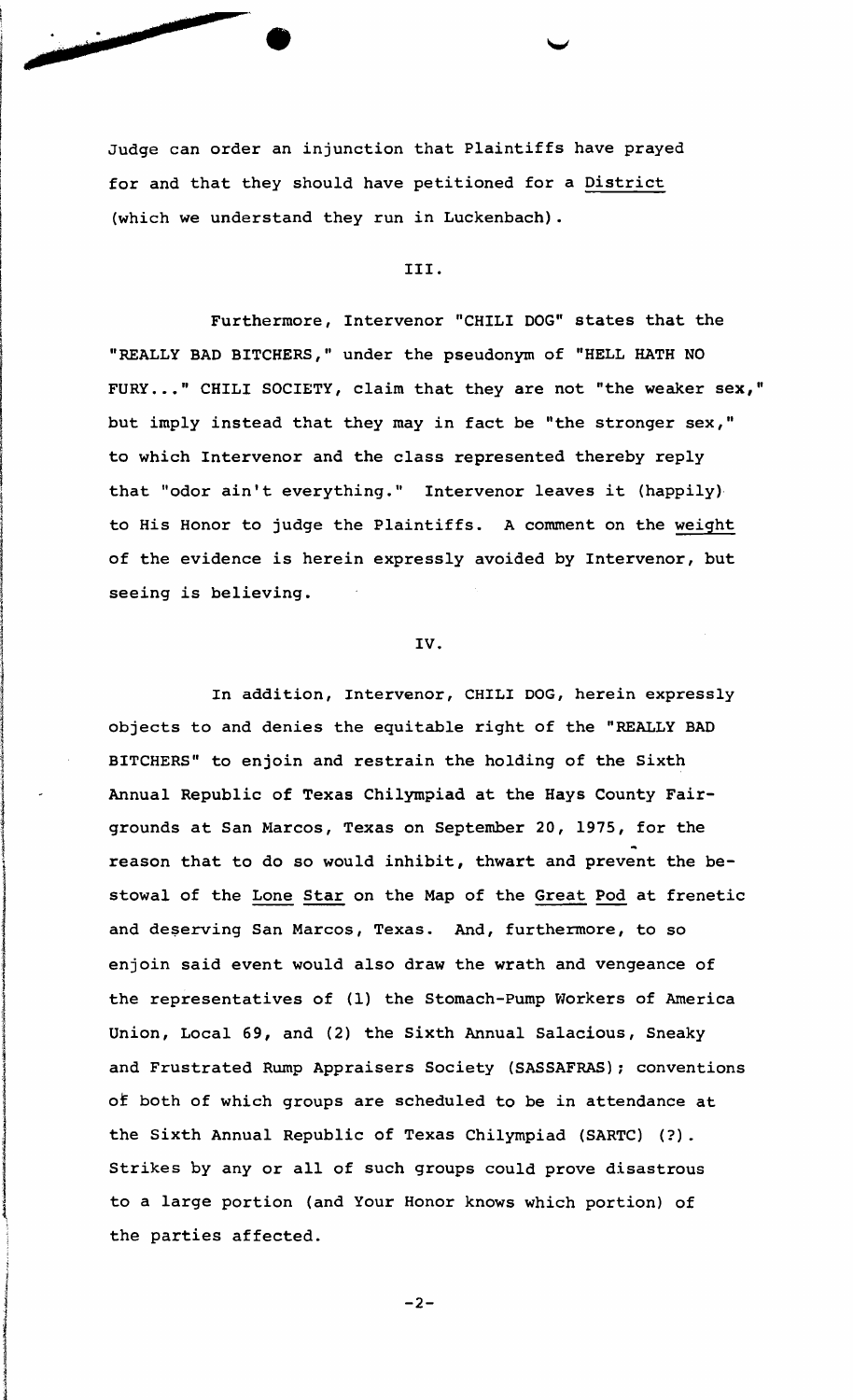As further grounds for objections to the Petition filed by Plaintiff herein, CHILI DOG herein draws the attention to His Eminence, Your Honor the Judge, to the fact that Plaintiffs herein have filed their Petition in the name of and in the capacity as "Pro Se." Intervenor herein hereby alleges that the said Petition is anything but prose, and is rather more in the nature of garbage, for which Plaintiffs have obtained no Permit from the Federal Environmental Protection Agency (EPA) to disseminate, and that therefore the same should be struck in toto as contravening the Statutes, Rules and Regulations of the United States of America, as guaranteed by the Bi-Centennial Convention.

### VI.

In the alternative, but not by waiver of the foregoing, CHILI DOG alleges that one situation seems a bit awry in this whole cotton pickin' lawsuit. While Plaintiff's position is clearly, and without quantum meruit or arrowroot, it is apparent to all the class parties of this lawsuit that somebody herein is Poore-mouthing the whole situation, and in total cahoots with representative Kahoot or Defendant, and it is therefore the contention of Intervenor that the Honorable Judge herein should disqualify himself in this suit, on at least his chili, it being apparent, if CHILI DOG'S beady-eyed investigators are correct (they being recently furloughed from the CIA), that His Honor is not only a Judge herein, but is also both an entrant in, and a judge in the Sixth Annual Republic of Texas Chilympiad itself. Inasmuch as CHILI DOG is considering becoming an entrant in said Sixth Annual Republic of Texas Chilympiad, cooking his world famous "K-Dog Chili," being a secret blend of Special "K" Cereal and a dog of his choice (any port in a storm), plus cheese, CHILI DOG respectfully

V.

 $-3-$